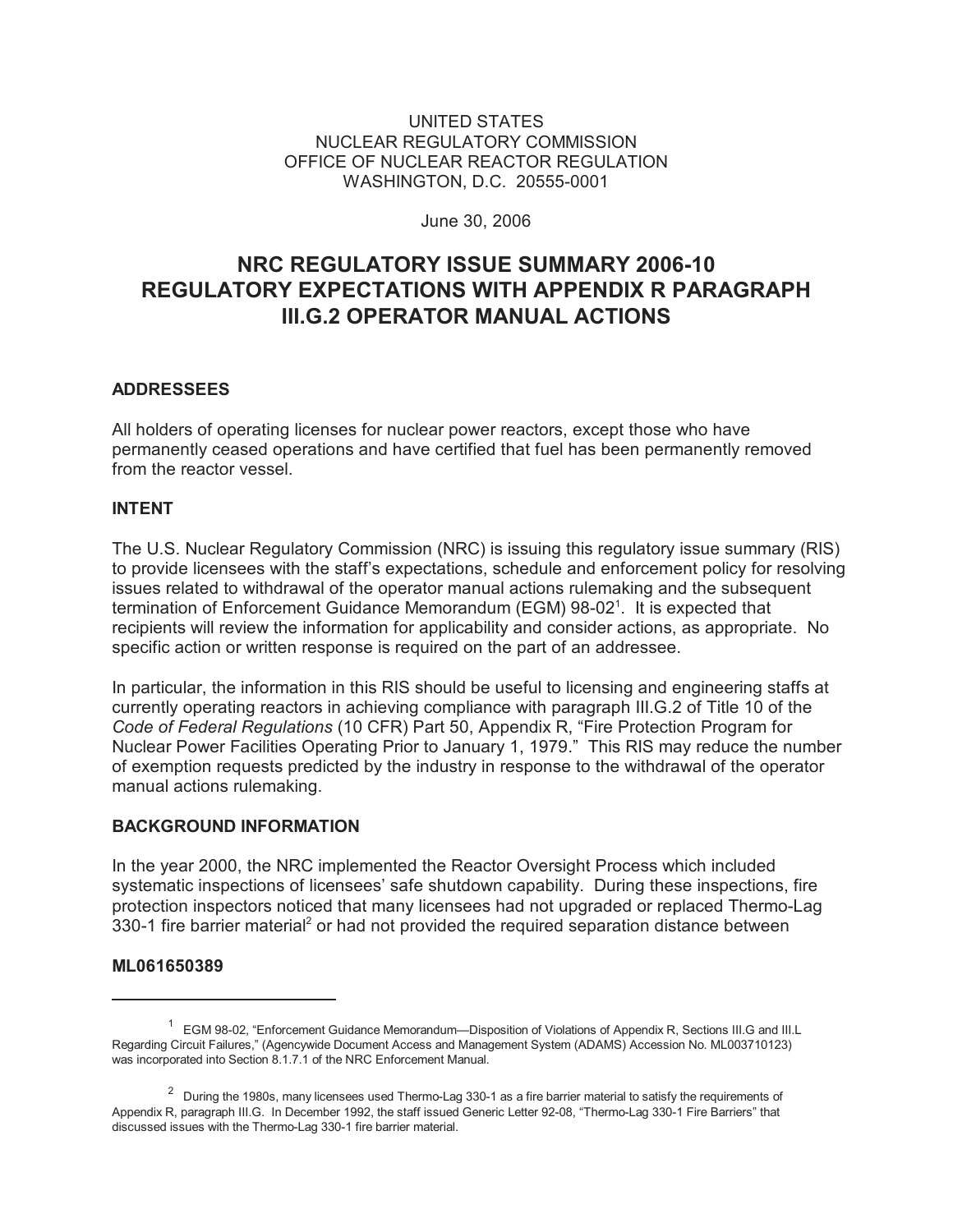redundant safe shutdown trains, in order to satisfy the requirements in paragraph III.G.2 of Appendix R to 10 CFR Part 50. Some licensees compensated for the lack of or degraded fire barriers by relying on operator manual actions which had not been reviewed and approved by the NRC through the 10 CFR 50.12 exemption process. Other licensees misinterpreted paragraph III.G.1 to allow the use of operator manual actions where redundant safe shutdown trains are in the same fire area in lieu of the means specified in paragraph III.G.2.

The inspectors found that some licensees relied upon operator manual actions, instead of the options specified in paragraph III.G.2, as a permanent solution to the Thermo-Lag 330-1 fire barrier issue without seeking prior staff approval. Some licensees claimed that paragraph III.G.1 allowed the use of operator manual actions when redundant trains are in the same fire area and others claimed that operator manual actions are allowed because paragraph III.G.2 does not specifically forbid their use.

However, in 1998 the NRC issued Confirmatory Orders to some licensees to ensure that adequate progress was made towards implementing corrective actions for Thermo-Lag 330-1 fire barriers. Each Order was effective immediately upon issuance and became part of the operating license for each plant involved. These Orders remain in effect unless the Director, Office of Nuclear Reactor Regulation, relaxes or rescinds, in writing, any provisions of an Order upon a showing by the licensee of good cause. Between 1998 and 2001 the licensees that received the Orders sent NRC letters indicating completion of the ordered Thermo-Lag corrective actions. To date, none of the Orders issued for Thermo-Lag fire barriers have been relaxed or rescinded. Therefore, each Order continues to remain in effect. Compliance with the Orders continue to be verified through the reactor oversight process.

On November 14, 2001, the staff conducted training on this issue with the regional inspectors. In response to a verbal request from the Nuclear Energy Institute (NEI), the staff sent a copy of the lesson plan by letter dated November 29, 2001 (ADAMS Accession No. ML013370302). On January 11, 2002, NEI sent a letter to the NRC claiming the regulations do not prohibit the use of operator manual actions to achieve safe shutdown (ADAMS Accession No. ML020300069). The staff responded to NEI in a letter on May 16, 2002 (ADAMS Accession No. ML021410026). As a result of NEI's contention, the Office of the General Counsel reviewed the staff response to NEI and had no legal objection to the staff position. The Committee To Review Generic Requirements also reviewed the letter and concluded that the staff response did not contain new staff positions (ADAMS Accession No. ML021750218).

In 2003, the Commission determined that amending Appendix R to 10 CFR Part 50 was the most effective and efficient way to give licensees the option to utilize acceptable operator manual actions in lieu of the separation or barrier requirements in paragraph III.G.2 of Appendix R. On March 7, 2005, the NRC published the proposed rule in the *Federal Register* for comment (70 FR 10901). The proposed rule would have revised paragraph III.G.2 to allow licensees to implement acceptable operator manual actions in lieu of the separation or barrier requirements after documenting that they met the regulatory acceptance criteria. Most of the comments received opposed the proposed rule. Industry stakeholders indicated that the proposed rule would probably lead to a large number of exemption requests. Consequently, the staff concluded that the rule would not achieve its objective of effectiveness and efficiency.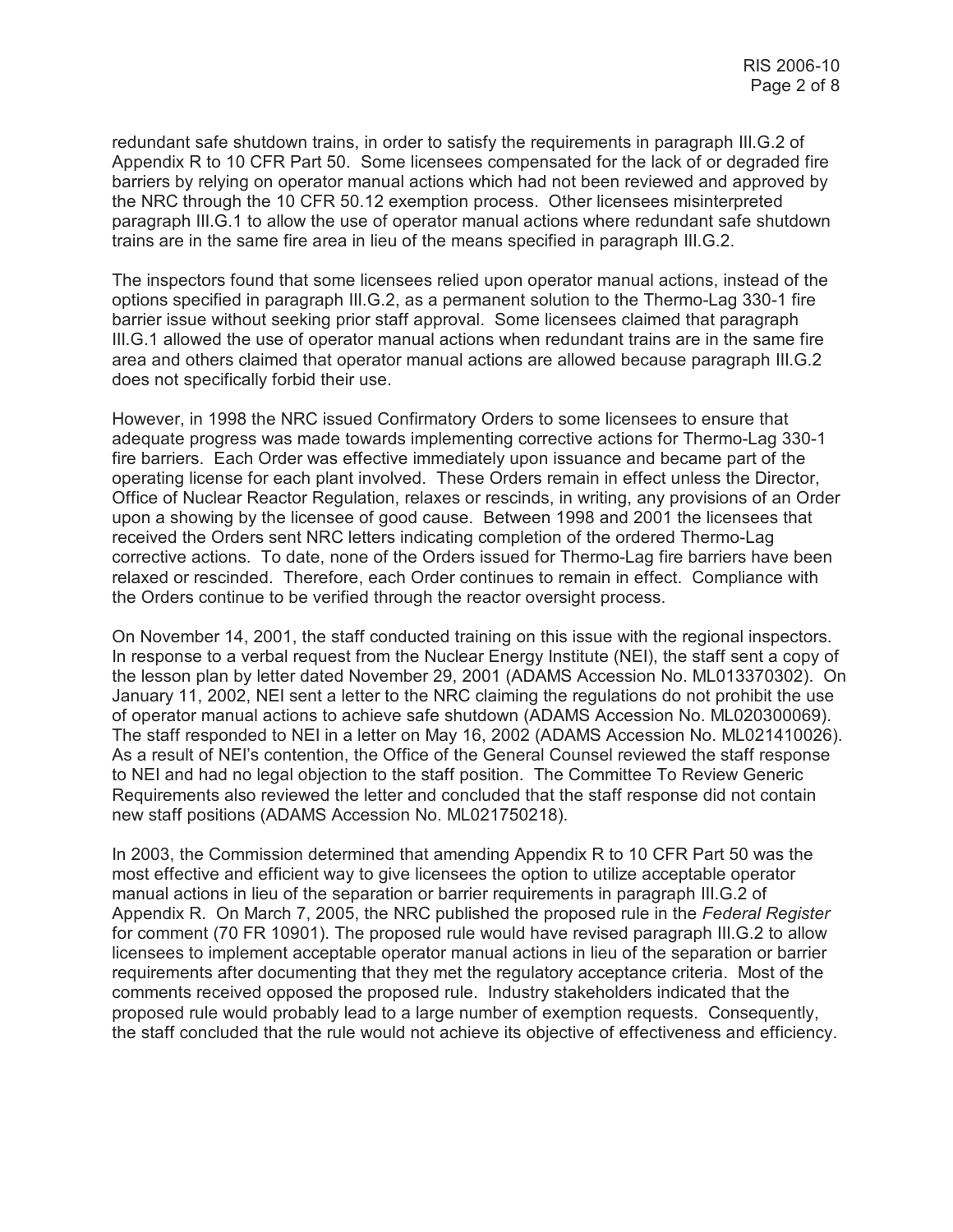## **SUMMARY OF THE ISSUE**

On March 6, 2006, the NRC published a notice in the *Federal Register* (71 FR 11196) withdrawing the proposed rule to allow the use of operator manual actions in lieu of the methods provided in paragraph III.G.2 of Appendix R. Licensees are expected to ensure that their facility is in compliance with the licensing basis and with regulatory requirements.

## **1.0 Compliance Expectations**

## **1.1 Regulations**

Paragraph III.G.2 of Appendix R does not list operator manual actions as a means of ensuring that one of the redundant trains is free of fire damage. Specifically, paragraph III.G.2 of Appendix R requires that, where cables or equipment, including associated non-safety circuits that could prevent operation or cause maloperation—as a result of hot shorts, open circuits, or shorts to ground—of redundant trains of systems necessary to achieve and maintain hot shutdown conditions are located within the same fire area outside of primary containment, one of the following means of ensuring that one of the redundant trains is free of fire damage shall be provided:

- (a) separation of cables and equipment by a fire barrier having a 3-hour rating,
- (b) separation of cables and equipment by a horizontal distance of more than 20 feet with no intervening combustibles or fire hazards and with fire detectors and an automatic fire suppression system in the fire area, and
- (c) enclosure of cables and equipment in a fire barrier having a 1-hour rating and with fire detectors and an automatic fire suppression system in the fire area.

Consequently, unless alternative or dedicated shutdown capability is provided or an exemption from paragraph III.G.2 is granted, circuits which could cause maloperation or prevent operation of redundant trains for post-fire safe shutdown and are located in the same fire area must be protected in accordance with paragraph III.G.2. In many cases, recent inspections found that a manual action was credited—in lieu of one of the means specified in paragraph III.G.2—to ensure a train is free of fire damage when redundant trains were in the same fire area. According to the Statements of Consideration for Appendix R, issued on November 19, 1980 (45 FR 76602), "Because it is not possible to predict the specific conditions under which fires may occur and propagate, the design basis protective features are specified rather than the design basis fire. Three different means for protecting the safe shutdown capability outside of containment are acceptable."

This position has been consistent since Appendix R to 10 CFR 50.48(b) became effective on February 19, 1981. NRC letter to NEI, dated May 16, 2002, (ADAMS Accession No. ML021410026), presentations in public meetings, proposed operator manual action rulemaking documents, and generic communications such as RIS 2005-30, "Clarification of Post-Fire Safe-Shutdown Circuit Regulatory Requirements," dated December 20, 2005 (ADAMS Accession No. ML053360069), reiterated this position.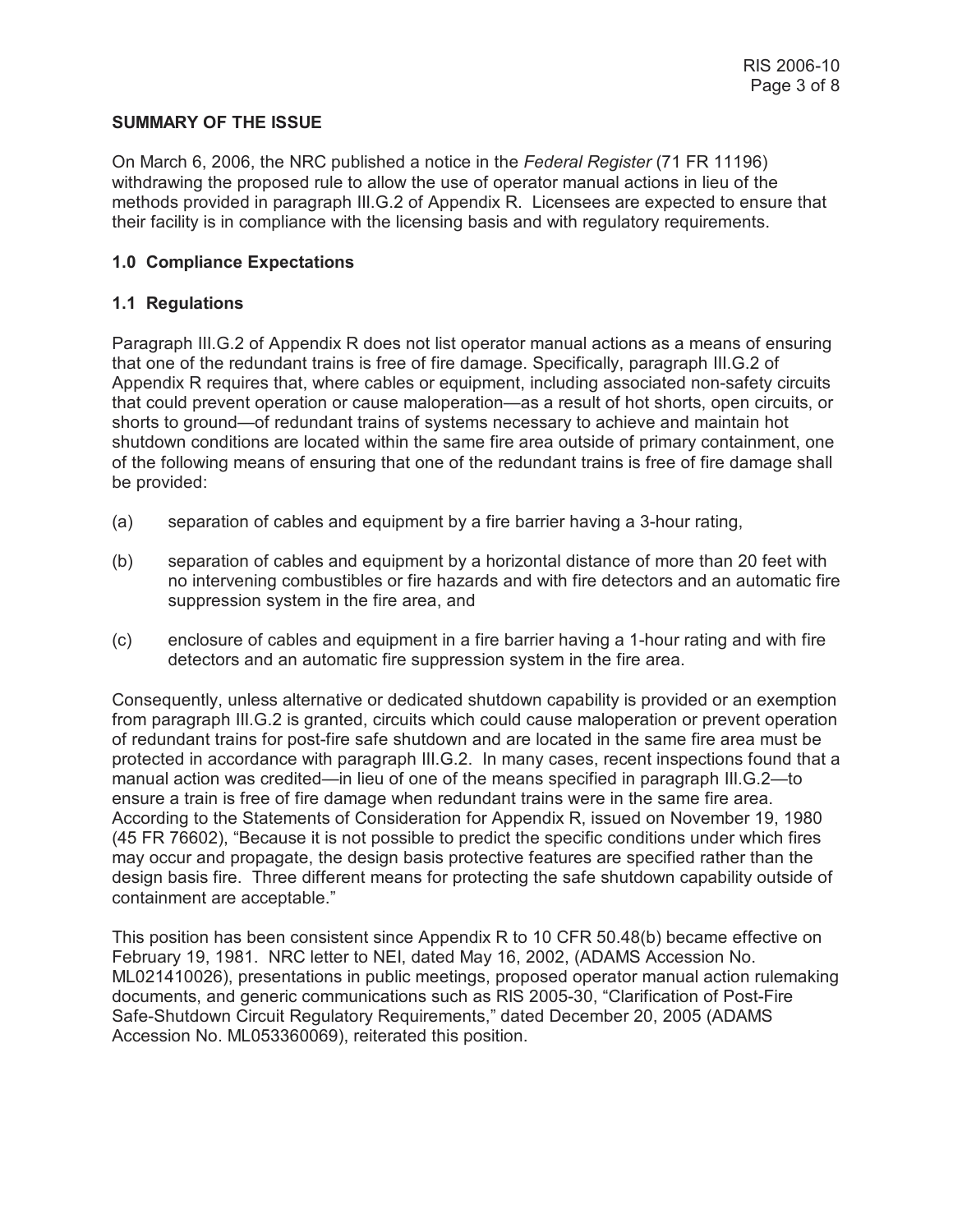## **Paragraph III.G.2 Operator Manual Actions in Second Train**

As discussed during a March 1, 2006, public meeting, if one of the redundant trains in the same fire area is free of fire damage by one of the specified means in paragraph III.G.2, then the use of operator manual actions, or other means necessary, to mitigate fire-induced operation or maloperation to the second train may be considered in accordance with the licensee's fire protection program and license condition since paragraph III.G.2 has been satisfied.

## **2.0 Alternatives to Paragraph III.G.2**

Those licensees required to comply with section III.G of Appendix R have other options available in lieu of complying with paragraph III.G.2.

# **2.1 Paragraph III.G.3**

Paragraph III.G.2 allows the licensee to use the alternative shutdown method described in paragraph III.G.3 of Appendix R if the licensee cannot meet the requirements of paragraph III.G.2.

## **2.2 10 CFR 50.48(c)**

Licensees may adopt the performance-based option in 10 CFR 50.48(c). Paragraph (c) allows reactor licensees to voluntarily comply with the risk-informed, performance-based fire protection approaches in National Fire Protection Association Standard 805 (NFPA 805), "Performance-Based Standard For Fire Protection For Light Water Reactor Electric Generating Plants," 2001 Edition (with limited exceptions stated in the rule language). Compliance with the performancebased option in 10 CFR 50.48(c) would minimize the need for future exemption requests with respect to operator manual actions.

As stated and referenced by the *Federal Register* (71 FR 19905) on April 18, 2006, if a licensee submitted a letter of intent by December 31, 2005, to adopt 10 CFR 50.48(c), the NRC will exercise enforcement discretion for existing noncompliance that could reasonably be corrected under 10 CFR 50.48(c). For those noncompliances identified during the licensee's transition process, this enforcement discretion policy will be in effect for up to 3 years from the date specified by the licensee in their letter of intent to adopt the requirements in 10 CFR 50.48(c), and will continue to be in place, without interruption, until the NRC acts on the licensee's amendment request to transition to 10 CFR 50.48(c). During the discretion period licensees are required to maintain their current fire protection program, including maintaining appropriate compensatory measures for identified noncompliance. In addition to the 3-year discretion period, the staff may grant additional extensions to the discretion policy time for a specific plant item(s) with adequate justification (e.g., modification can only be implemented during an outage) on a case-by-case basis.

If, after submitting the letter of intent to comply with 10 CFR 50.48(c) and before submitting the license amendment request, the licensee decides not to complete the transition to 10 CFR 50.48(c), the licensee must submit a letter stating their intent to retain their existing license basis and withdrawing their letter of intent to comply with 10 CFR 50.48(c). Following the licensee's withdrawal from the transition process, the staff, as a matter of practice, will not take enforcement action against any noncompliance that the licensee corrected during the transition process and would, on a case-by-case basis, consider refraining from taking action if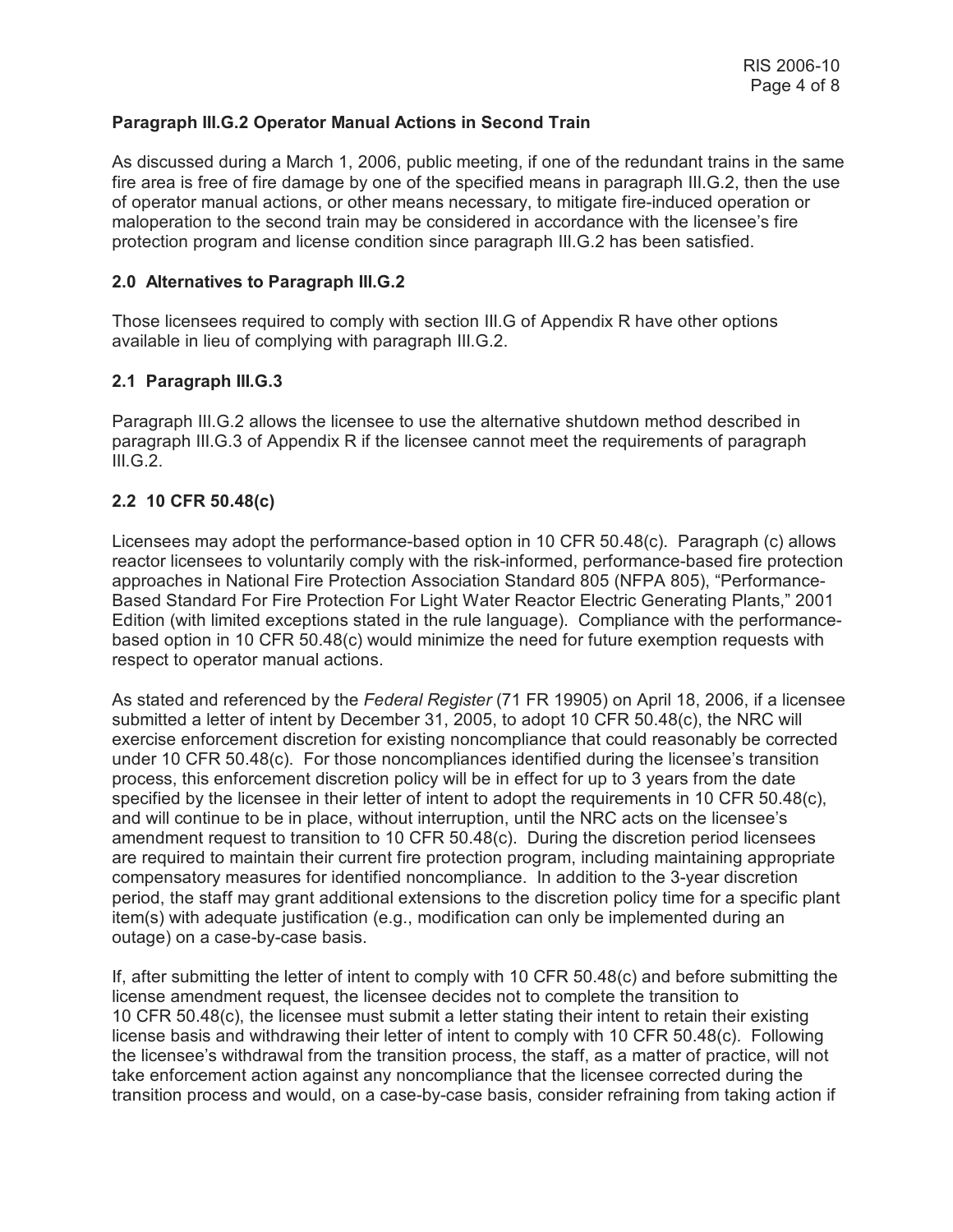reasonable and timely corrective actions are in progress (e.g., an exemption has been submitted for NRC review). Noncompliance that the licensee has not corrected as well as noncompliance identified after the date of the above withdrawal letter, will be dispositioned in accordance with normal enforcement practices.

## **2.3 Exemptions From Paragraph III.G.2 for Plants Licensed to Operate Before January 1, 1979**

The regulations in 10 CFR Part 50.48(b) impose the requirements of paragraph III.G.2 of Appendix R on plants licensed to operate before January 1, 1979 (pre-1979 licensees). As originally issued, 10 CFR 50.48, "Fire Protection," allowed licensees to request an exemption from compliance with one or more of the provisions of Appendix R if the licensee justified the exemption on the basis that the required modifications would not enhance fire protection safety in the facility or that the modifications might be detrimental to overall facility safety.

The staff's current basis for approving an exemption is provided in 10 CFR 50.12 "Specific Exemptions." In order for the NRC to approve such an exemption request, a licensee would have to identify all relevant credited operator manual actions by fire area or fire scenario.

The NRC has reviewed and granted exemption requests for the use of operator manual actions in lieu of the separation criteria of paragraph III.G.2 where the exemption criteria were met. These exemptions are specific to the licensee and the situation discussed in the exemption. Exemptions granted for specific conditions cannot be applied under other conditions. Although the rationale for an exemption may appear to be applicable to a similar situation for a second licensee, the staff cautions that NRC review and approval by issuance of an exemption would be necessary for the second licensee.

The appropriate regulatory vehicle (in the absence of a rulemaking or plant-specific Order) to provide dispensation from compliance with fire protection requirements is the issuance of an exemption under 10 CFR Part 50.12. Inspection reports, meeting minutes, and letters from licensees are examples of documents that do not provide dispensation from compliance with applicable fire protection requirements.

For pre-1979 licensees, a staff decision in a safety evaluation report (SER) that approves the use of operator manual actions, in lieu of one of the means specified in paragraph III.G.2, does not eliminate the need for an exemption. Pre-1979 licensees who have SERs, but not a corresponding exemption, which approve manual actions should request an exemption under 10 CFR Part 50.12, citing the special circumstances of section 50.12(a)(2)(ii), citing the SER as the safety basis, and confirming that the safety basis established in the SER remains valid. The staff expects to grant the exemption on these bases without further review.

# **2.4 Plants Licensed To Operate on or After January 1, 1979**

Since plants licensed to operate on or after January 1, 1979 (post-1979 licensees), are not required to meet the requirements of paragraph III.G.2, a staff decision in an SER that approves the use of manual operator actions does not require exemption under 10 CFR 50.12. Post-1979 licensees may be requested to demonstrate, as part of the NRC Reactor Oversight Process, that the use of an operator manual action would not adversely affect the ability to achieve and maintain safe shutdown in the event of a fire consistent with their license.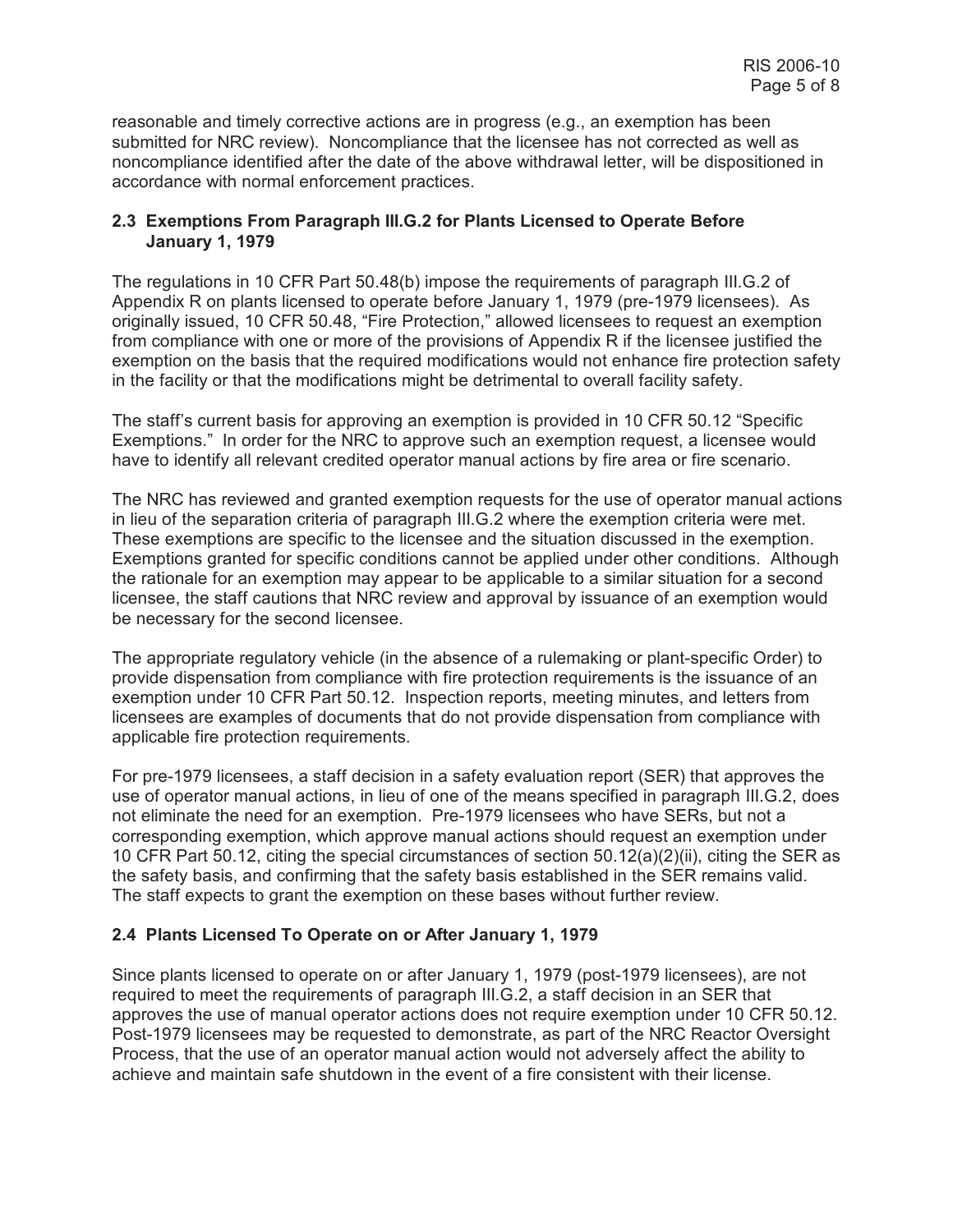## **2.5 Compensatory Measures and Corrective Actions**

Compensatory measures for missing or degraded fire barriers should be implemented, as required, in accordance with the licensees' approved fire protection program. Licensees are also referred to RIS 2005-07, "Compensatory Measures to Satisfy the Fire Protection Program Requirements," dated April 19, 2005. Licensees should also report, as appropriate, missing or degraded fire barriers in accordance with the requirements of 10 CFR 50.72(b)(3)(ii) and 50.73(a)(2)(ii), and the guidance in NUREG-1022, "Event Reporting Guidelines 10 CFR 50.72 and 10 CFR 50.73."

Licensees should document missing or degraded fire barriers, including a detailed description of the affected structures, systems or components (e.g., circuits), in accordance with their corrective action program. Corrective actions for missing or degraded fire barriers should be completed in accordance with the guidance provided by RIS 2005-20, "Revision to Guidance Formerly Contained in NRC Generic Letter 91-18, Information to Licensees Regarding Two NRC Inspection Manual Sections on Resolution of Degraded and Nonconforming Conditions and on Operability." Since many operator manual actions may be affected by the resolution of the circuits analysis issue, licensees should review recent NRC generic communications such as RIS 2005-30 to ensure that any corrective actions for manual actions meet licensing requirements.

## **3.0 Enforcement Guidance Memorandum EGM 98-02**

Enforcement discretion guidance is currently given in EGM 98-02, Revision 2, "Enforcement Guidance Memorandum—Disposition of Violations of Appendix R, Sections III.G and III.L Regarding Circuit Failures," for cases where licensees take prompt compensatory actions and corrective actions. This guidance has been incorporated into Section 8.1.7.1 of the Enforcement Manual.

This RIS notifies licensees that the NRC will terminate the enforcement discretion guidance in EGM 98-02 effective September 5, 2006<sup>3</sup>. The staff will issue a new EGM to revise the existing enforcement discretion guidance for noncompliance involving operator manual actions used to address fire-induced circuit failures to allow licensees 6 months from the date of *Federal Register* Notice withdrawing the proposed rulemaking to initiate corrective actions. Licensees must then fully implement the corrective actions within 3 years of the date of the *Federal Register* Notice withdrawing the proposed rulemaking. The termination will eliminate the enforcement discretion guidance originally established under EGM 98-02 for any issues related to circuits or operator manual actions. The 6-month period is intended to give licensees that have implemented operator manual actions as compensatory measures a reasonable amount of time to initiate corrective actions. For plants that are challenged with circuit issues, this discretion policy provides additional time for licensees to evaluate the benefits of NFPA 805 while they evaluate the actions needed to restore compliance in accordance with the existing requirements.

<sup>3</sup> *Federal Register* 71 FR 11169 dated March 6, 2006, advised licensees that the NRC plans to terminate EGM 98-02 six months from the date of the federal register notice.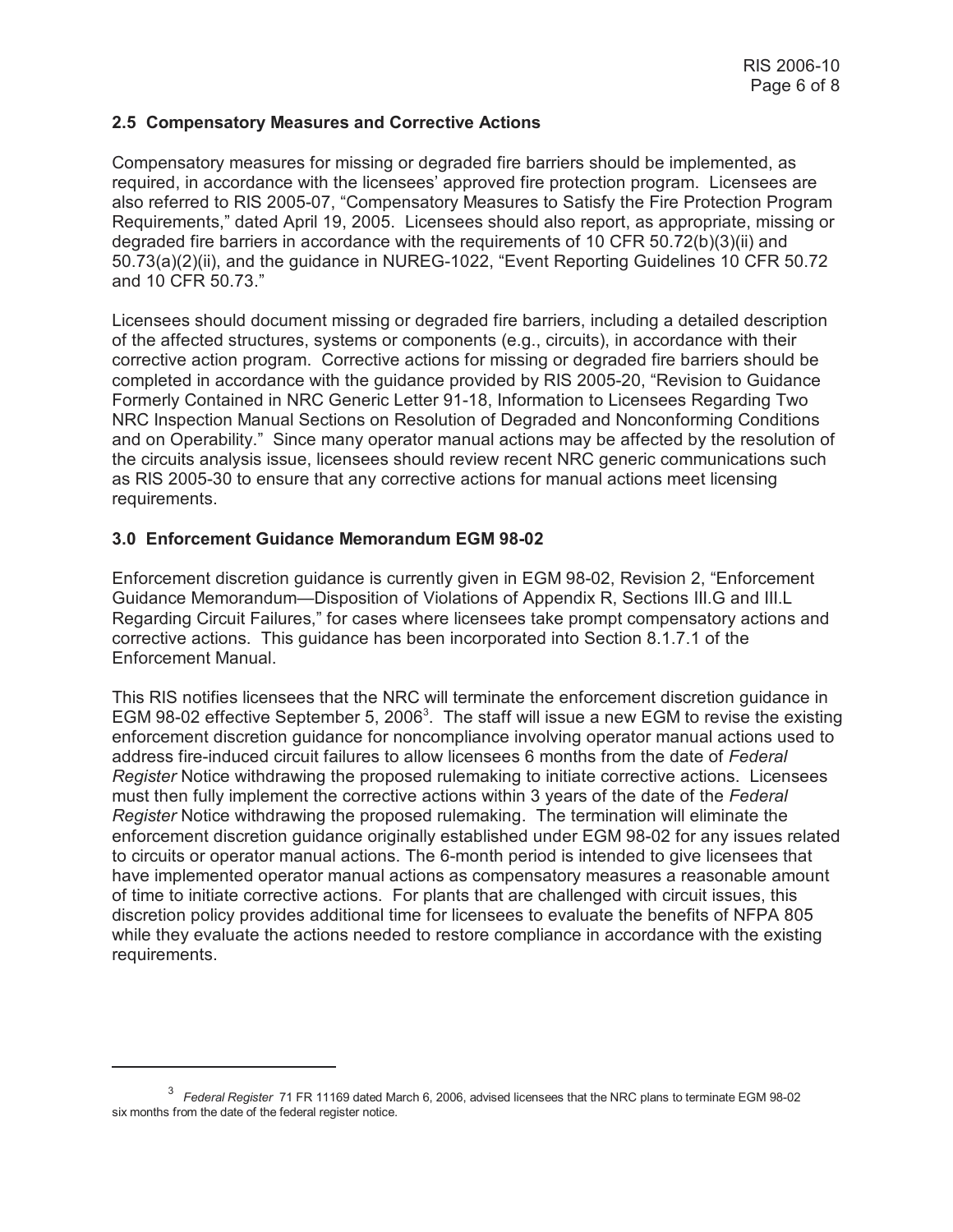## **BACKFIT DISCUSSION**

Paragraph III.G.2 of Appendix R does not list operator manual actions as a means of ensuring that one of the redundant trains is free of fire damage. This RIS discusses alternatives to paragraph III.G.2, and notifies licensees of the termination of current enforcement discretion guidance and the staff's plan to issue new enforcement discretion guidance.

The staff's positions discussed in this RIS represent longstanding interpretations of paragraph III.G.2 that have not changed since the effective date of Appendix R and, as such, would not involve backfit considerations. The position with respect to operator manual actions, used in lieu of the means prescribed in paragraph III.G.2, was previously reviewed by the Committee to Review Generic Requirements who concluded that it was not a new staff position (ADAMS Accession No. ML021750218). This RIS was also reviewed by the Office of General Counsel who has no legal objection. Accordingly, the staff's positions stated in this RIS do not constitute backfitting under 10 CFR 50.109 and no backfit analysis was performed.

Issuance of this RIS does not constitute a backfit for a pre-1979 licensee who has a SER that approved the use of operator manual actions but does not have a corresponding exemption that approved the use of operator manual actions. However, further staff action in connection with either an exemption request or as part of an enforcement action for failure to seek an exemption may represent a facility-specific backfit, depending upon the nature of the staff's action. Compliance with appropriate backfitting requirements (i.e., preparation of a documented evaluation or a backfit analysis) would be addressed as part of the staff's action.

Some licensees may have noncompliances with paragraph III.G.2 that require implementation of compensatory measures and corrective actions. Although this RIS does not require actions or written responses, these actions would be required for those licensees to achieve compliance with the regulations and license conditions.

# *FEDERAL REGISTER* **NOTIFICATION**

A notice of opportunity for public comment was not published in the *Federal Register* because this RIS is informational.

# **SMALL BUSINESS REGULATORY ENFORCEMENT FAIRNESS ACT OF 1996**

The NRC has determined that this action is not subject to the Small Business Regulatory Enforcement Fairness Act of 1996.

# **PAPERWORK REDUCTION ACT STATEMENT**

This RIS contains information collection requirements that are subject to the Paperwork Reduction Act of 1995 (44 U.S.C. 3501 et seq.). These information collections were approved by the Office of Management and Budget (OMB), approval number 3150-0011, which expires February 28, 2007.

#### Public Protection Notification

The NRC may not conduct or sponsor, and a person is not required to respond to, a request for information or an information collection requirement unless the requesting document displays a currently valid OMB control number.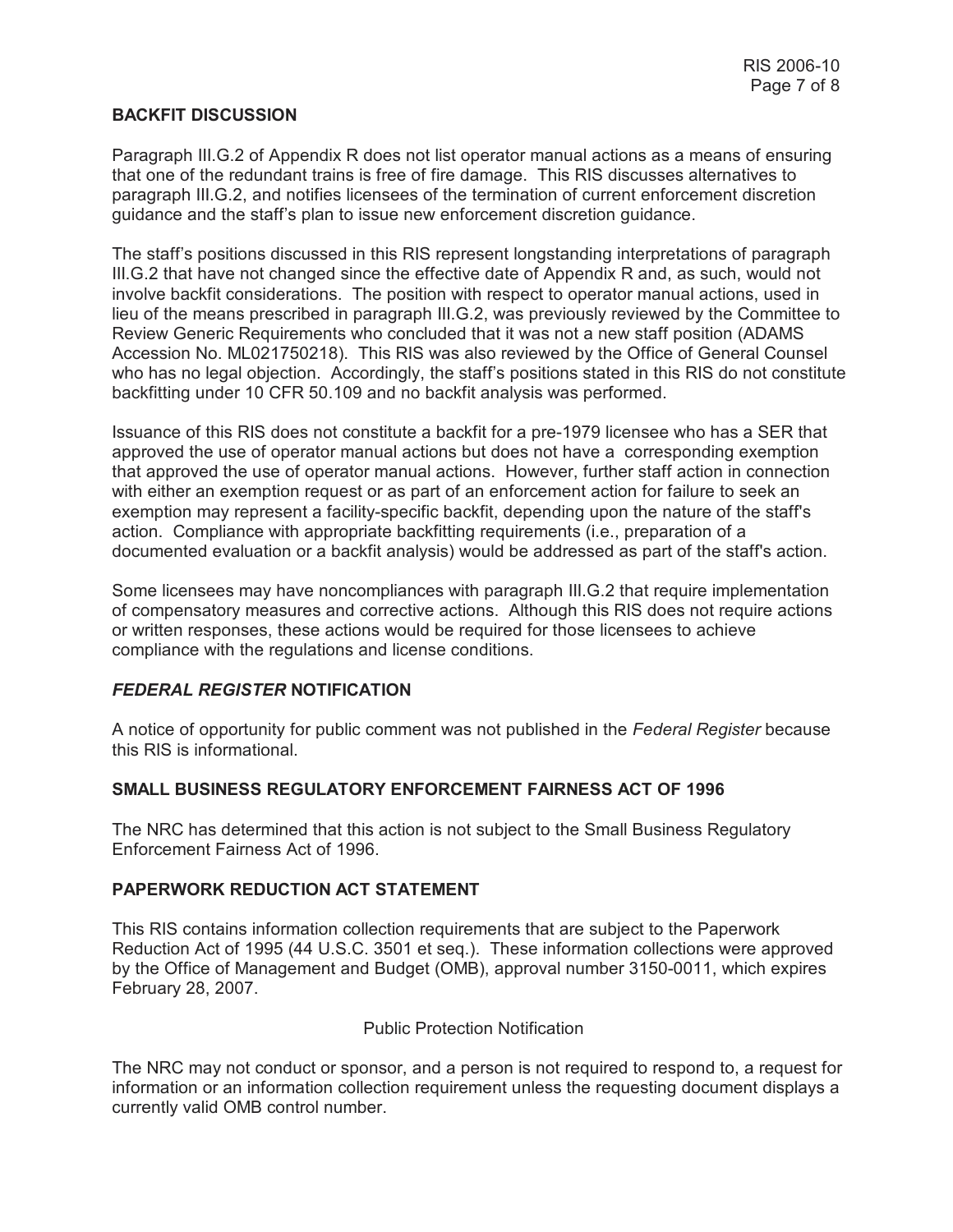# **CONTACT**

Please direct any questions about this matter to the technical contacts listed below or to the appropriate NRR project manager.

*/RA/*

Ho K. Nieh, Acting Director Division of Policy and Rulemaking Office of Nuclear Reactor Regulation

Technical Contact: Alex Klein, NRR/DRA (301) 415-3477 E-mail: ark1@nrc.gov

Note: NRC generic communications may be found on the NRC public Web site, http://www.nrc.gov, under Electronic Reading Room/Document Collections.